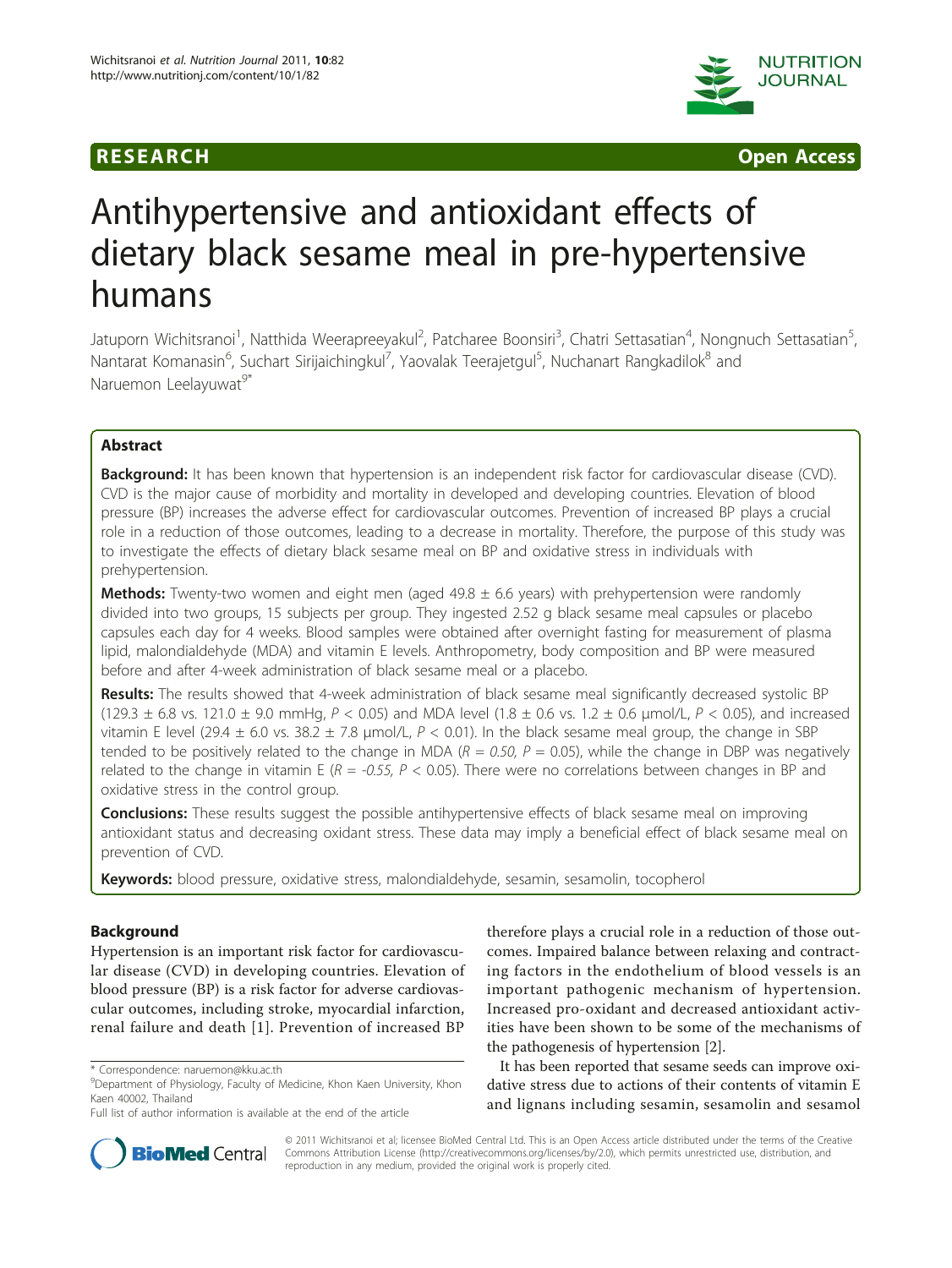[[3-7](#page-5-0)]. Thus, sesame is likely to have potential health benefits in relation to CVD by its antihypertensive effects [[8-11\]](#page-5-0). Although many previous studies have shown different effects of vitamin E on BP [\[12-14](#page-5-0)], these studies investigated the effect of supplementation of either alphatocopherol alone or mixed with gamma-tocopherol on BP in diabetic [\[12,13\]](#page-5-0) or hypertensive [[14](#page-5-0)] patients who took antihypertensive drugs. Interactions between alpha-tocopherol and the drug may diminish the antihypertensive effect on BP [[15\]](#page-5-0). Moreover, the dose of vitamin E in those previous studies may have been so high that it caused increased or unchanged effects on BP.

Interestingly, the antihypertensive effect of black sesame (Sesamum indicum Linn.) meal, a product of sesame oil manufacturing, does not seem to have been previously investigated. Positive results may provide additional value to the manufactured product. Since we wanted to examine preventive effects, we performed the research on pre-hypertensive [[16](#page-5-0)] healthy individuals who did not take any medicine; hence the vitamin E could exercise its antioxidant activity without interference with any antihypertensive drug. Moreover, black sesame meal contains gamma-tocopherol which was reported to be lower in patients with coronary heart disease than control subjects [\[17](#page-5-0)]. Taken together with the safety dose of vitamin E in black sesame meal in this study [\[18](#page-5-0)], this may reveal an anti-hypertensive effect of black sesame meal.

Based on knowledge of the effects of sesame seed and lignans on oxidative stress, which is one of mechanisms of the pathogenesis of hypertension [[2\]](#page-5-0), it was hypothesized that black sesame meal may have an antihypertensive effect in pre-hypertensive humans via improving antioxidant status and decreasing oxidant stress. Therefore, the aim of this study was to investigate the effects of 4-week administration of black sesame meal on BP and oxidative stress in pre-hypertensive humans.

# Methods

# Study design

A double-blind, placebo-controlled investigation was undertaken. Subjects were divided into two groups, with 11 men and 4 women in each group, matched by age, BMI and BP: a black sesame meal group (SG) ( $N = 15$ , aged 49.3  $\pm$  7.7 years), and a placebo group (PG) (N = 15, aged  $50.3 \pm 5.6$  years). Subjects and investigators were blinded as to the composition of the black sesame meal and placebo capsules. After being screened by physical and blood examination, all subjects were asked to complete health questionnaires in order to provide health information including cardiovascular risk factors. Subjects were seen on two visits: before and after 4-week administration of either black sesame meal capsules or placebo capsules. During the 4 weeks, subjects were asked to take 6 capsules each time, three times a day, with water after a meal. They were asked to avoid vitamins and other dietary supplements during the administration period. Subjects were instructed not to change their diet and exercise routine throughout the trial. At both visits, after a 12-h fasting period, blood samples were collected to measure blood parameters. Anthropometry (height, weight, and waist and hip circumferences), body composition and BP were also measured.

## Subjects

Thirty middle-aged subjects (22 men and 8 women) were recruited from the general population, supported by an annual health checkup program performed at the Faculty of Associated Medical Sciences, Khon Kaen University, during 2008-2009. Subjects had no other diseases except prehypertension as indicated either by systolic blood pressure (SBP) from 120 to 139 mmHg or diastolic BP (DBP) from 80 to 89 mmHg [[16](#page-5-0)]. The patients were not currently taking any medication or dietary supplementation that affected BP. This study was conducted according to the guidelines laid down in the Declaration of Helsinki, and all procedures involving humans were approved by the Ethics Committee of Khon Kaen University (HE 510254). Written and verbal informed consent was obtained from all subjects; verbal consent was witnessed and formally recorded.

# Power calculation

A change in SBP after the ingestion of black sesame meal was used to calculate the sample size of this study [[9](#page-5-0)]. The magnitude of the change in SBP was 5 mmHg for the power calculation. It was decided to require 90% power at a significance level of 0.05. Thus, having at least 15 subjects was required to finish this study.

# Preparation of black sesame meal

The black sesame meal was prepared at the Faculty of Pharmaceutical Sciences, Khon Kaen University, Thailand. The sesame seeds were roasted before being pressed. The remaining sesame meal was grounded into powder and mixed with an adsorbent. This process is the same as that used for commercial preparation. Each capsule of black sesame meal was formulated to contain 0.42 g of black sesame meal. The contents (mean  $\pm$  SD) of carbohydrate, protein and fiber of the black sesame meal were 46.37%, 21.57% and 14.12%, respectively. Moreover, sesamin and sesamolin contents were  $1.172 \pm 0.002$  mg/g DW and  $0.605 \pm 0.003$  mg/g DW, respectively [[19](#page-5-0)]. Total tocopherol was  $105.41 \pm 2.49$  μg/g DW, mostly consisting of gamma-tocopherol (102.78 ± 2.46 μg/g DW); alpha-tocopherol was not detectable [[19\]](#page-5-0). The placebo capsule contained the same contents, but without any black sesame meal. Both capsules were the same shape and color.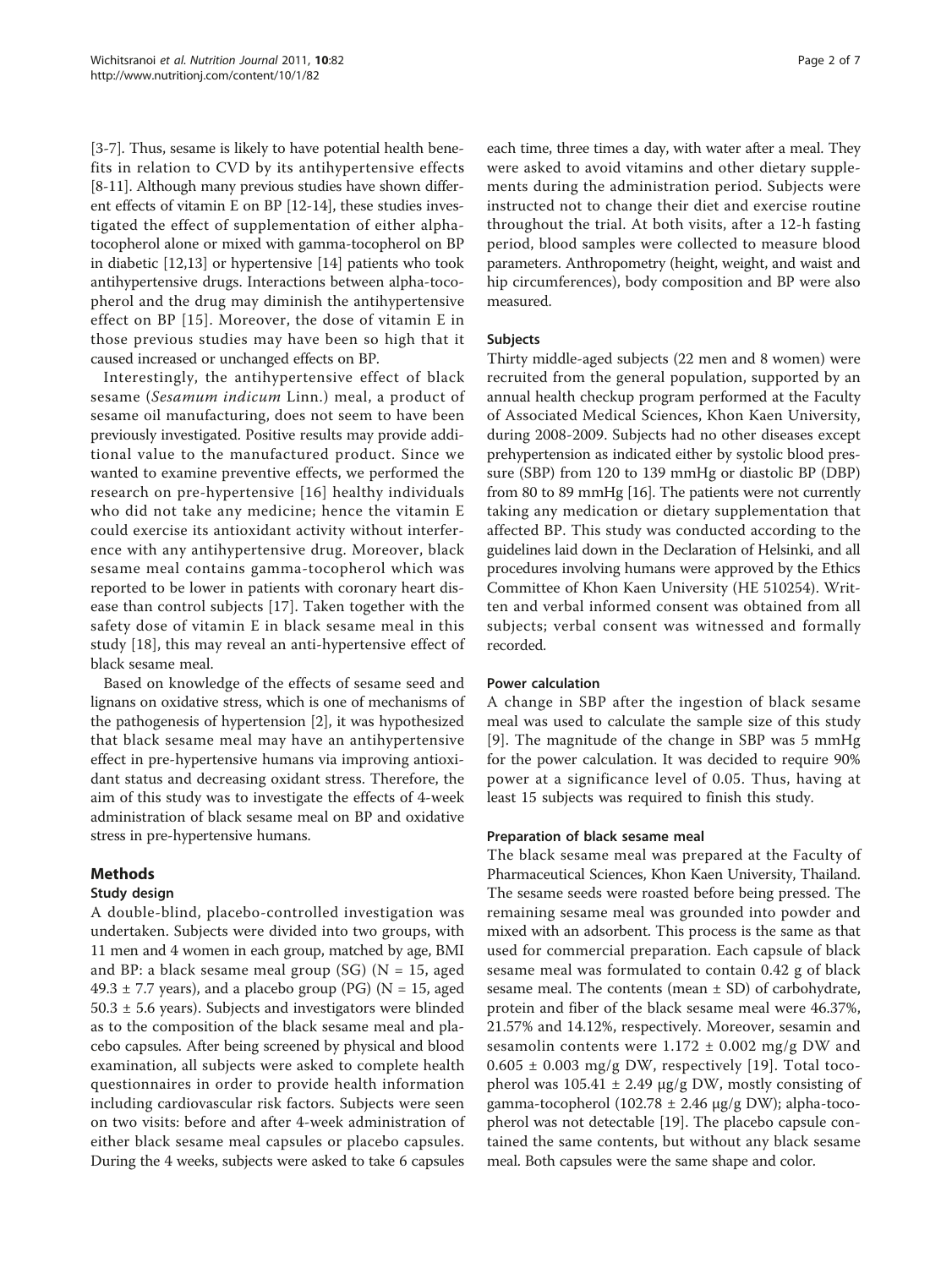#### Measurement of BP

BP (mmHg) and heart rate (HR,/min) were measured in the morning, after a 20-min rest, using an automatic sphygmomanometer (Accurtorr 1A; Datascope, Japan) on the right upper arm while the subject was in a sitting position. Average BP and HR were calculated from three measurements after an almost stable BP seemed to have been reached. SBP and DBP were used to calculate mean arterial pressure (MAP) by the formula:  $MAP =$ DBP + 1/3 (SBP - DBP).

#### Measurement of malondialdehyde (MDA)

A plasma lipid peroxidation marker, MDA, was estimated using thiobarbituric acid, as previously described [[20\]](#page-5-0). In brief, 150 μl of plasma was reacted with 125 μl 10% trichloroacetic acid, 125 μl 5 mM ethylenediaminetetraacetic acid, 125 μl 8% sodium dodecyl sulfate, and 10 μl 0.5 μg/ml butylated hydroxytoluene. After vortexing vigorously for 30 s, the mixture was incubated for 10 min at room temperature. Then 500 μl 0.6% thiobarbituric acid was added, and the mixture was heated at 95°C for 30 min. After cooling to room temperature, the mixture was centrifuged at 10,000 rpm for 10 min. The absorbance of the supernatant was measured at 532 nm using a spectrophotometer (Genesys 20, SN: 35 gk 130009; Thermo Fisher Scientific, USA). A standard curve was generated with appropriate concentrations of 1,1,3,3-tetraethoxypropane standard (0.3-10 μmol/L); the plasma MDA concentration was expressed as μmol/L of plasma.

#### Measurement of vitamin E

Serum vitamin E was determined using high performance liquid chromatography (HPLC), according to the method of Thurnham [\[21\]](#page-5-0), by injection into a reversed-phase C-18 Spherisorb ODS2 column (diameter 5 μm, 4.6 × 100 mm; Waters, USA). The mobile phase consisted of methanol/ acetonitrile/dichloromethane at a ratio of 4:4:1 with a flow rate of 1 mL/min. A wavelength UV-visible detector (model 2847, Waters) was set at a wavelength of 292 nm for the detection of vitamin E. Quantification was based on peak-height measurement, using the Clarity 2.2.0.67 software program, version C22 (DataApex, Czech Republic).

#### Statistical analysis

All statistics were generated using Stata statistical software, version 10 (StataCorp, USA). Data were expressed as means ± SD. Changes in BP, MDA and vitamin E levels between groups were compared by analysis of covariance (ANCOVA), with adjustment for baseline values. The variables under study before and after the administration within groups were compared by Student's paired t-test. The relationships between changes in oxidative stress variables and BP were analyzed by Pearson's correlation. Statistical analyses were two-sided. If the statistical probability ( $P$  -value) was less than 0.05, the differences were considered to be statistically significant.

# Results

Baseline characteristics of subjects are shown in Table 1. All subjects were pre-hypertensive individuals. No significant differences in age, anthropometry, body composition, and levels of MDA and vitamin E, SBP, DBP, MAP and HR were found between SG and PG groups.

In the SG group, after 4 weeks of administration of black sesame meal, SBP was significantly decreased when compared with before administration (121.0  $\pm$  9.0 vs. 129.3  $\pm$ 6.8 mmHg,  $P < 0.05$ ) (Figure [1A\)](#page-3-0). Meanwhile, in the PG group, SBP was slightly decreased after the placebo administration when compared with before administration values (130.4  $\pm$  4.8 vs. 130.6  $\pm$  9.5 mmHg, P = 0.52). The decrease in SBP in the SG group was significantly greater than that in the PG group ( $P < 0.05$ ) with adjustment for baseline values. There were no apparent side effects induced by black sesame meal throughout the study.

In the SG group, after 4 weeks of administration of black sesame meal, DBP was decreased when compared with before administration (72.8  $\pm$  9.8 vs. 77.0  $\pm$  7.4 mmHg,  $P = 0.20$ ) (Figure [1B\)](#page-3-0). Meanwhile, in the PG group  $(85.9 \pm 12.1 \text{ vs. } 80.6 \pm 7.7 \text{ mmHg}, P = 0.14)$ , where the level was higher than before administration.

| Table 1 Characteristics and baseline outcome of the |  |  |  |
|-----------------------------------------------------|--|--|--|
| subjects at baseline                                |  |  |  |

|                                   | PG                            | SG                            | P-value |
|-----------------------------------|-------------------------------|-------------------------------|---------|
|                                   | $(n = 15)$                    | $(n = 15)$                    |         |
| Age (yr)                          | $50.3 \pm 5.6$ (39-58)        | $49.3 \pm 7.7$ (38-59)        | 0.70    |
| Height (cm)                       | $161.4 \pm 5.4$ (154-171)     | $159.5 \pm 7.5$ (150-173)     | 0.45    |
| BW (kg)                           | $66.9 \pm 8.7$ (53.9-78.5)    | $68.1 \pm 12.1 (57.5 - 92.7)$ | 0.71    |
| BMI ( $kg/m2$ )                   | $25.6 \pm 2.4$ (21.8-29.1)    | $26.6 \pm 3.2$ (22.7-34.3)    | 0.29    |
| %BF                               | $31.5 \pm 4.6$ (24.7-37.6)    | $31.6 \pm 3.4$ (26.7-37.2)    | 0.92    |
| $FM$ ( $kg$ )                     | $21.3 \pm 5.1$ (13.3-28.5)    | $21.7 \pm 5.2$ (15.9-32.7)    | 0.81    |
| FFM (kg)                          | $45.6 \pm 4.7$ (37.6-52.9)    | $46.4 \pm 7.6$ (37.7-60.9)    | 0.69    |
| $W$ (cm)                          | $84.6 \pm 6.9$ (72-94)        | $85.8 \pm 9.6$ (74.5-107)     | 0.66    |
| $H$ (cm)                          | $95.3 \pm 4.9$ (86-101.5)     | $96.9 \pm 5.4$ (88-108)       | 0.35    |
| W/H ratio                         | $0.89 \pm 0.1$ (0.77-0.94)    | $0.88 \pm 0.1$ (0.79-1.02)    | 0.75    |
| MDA (µmol/L)                      | $1.9 \pm 0.62$ (0.86-2.78)    | $1.8 \pm 0.6$ (1.19-2.81)     | 0.67    |
| Vitamin E<br>$(\mu \text{mol/L})$ | $26.5 \pm 5.5$ (17.2-34.4)    | $29.4 \pm 6.0$ (19.1-45.8)    | 0.18    |
| SBP (mmHg)                        | $130.4 \pm 4.8$ (127-138)     | $129.3 \pm 6.8$ (121-137)     | 0.43    |
| DBP (mmHg)                        | $80.6 \pm 7.7$ (72-99)        | $77.0 \pm 7.4 (65 - 87)$      | 0.63    |
| MAP (mmHg)                        | $97.2 \pm 4.7 (90.3 - 108.7)$ | $94.4 \pm 6.1 (84.7 - 103.7)$ | 0.51    |
| HR (/min)                         | $66.8 \pm 7.4$ (59-85)        | $68.7 \pm 9.1$ (53-93)        | 0.61    |

Values are expressed as means ± SD (minimum-maximum).

PG, placebo group; SG, black sesame meal group; BW, body weight; BMI, body mass index; %BF, percentage of body fat; FM, fat mass; FFM, fat-free mass; W, waist circumference; H, hip circumference; W/H ratio, waist and hip circumference ratio; MDA, malondialdehyde; SBP, systolic blood pressure; DBP, diastolic blood pressure; MAP, mean arterial pressure; HR, heart rate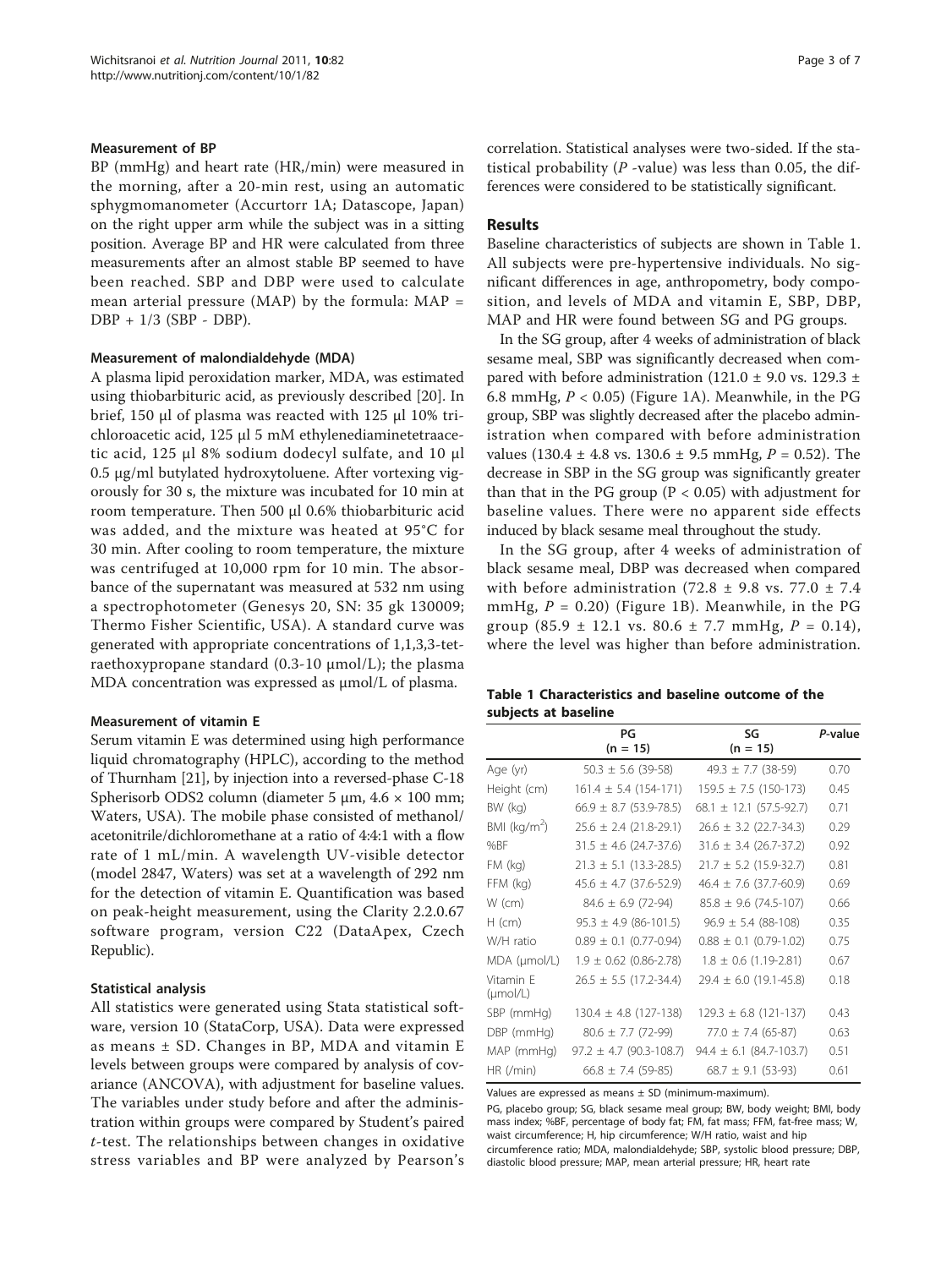<span id="page-3-0"></span>

However, the changes in DBP between groups with adjustment for baseline values were not significantly different.

Moreover, there was no significant difference in changes of average HR with adjustment for baseline values in both PG and SG subjects (66.8  $\pm$  7.4 and 68.7  $\pm$ 9.1/min before and  $71.2 \pm 11.1$  and  $71.4 \pm 6.4$ /min after 4-week administration of black sesame meal and placebo,  $P = 0.76$ .

Plasma MDA concentrations significantly decreased after the 4-week administration of black sesame meal when compared with before administration concentrations  $(1.2 \pm 0.6 \text{ vs. } 1.8 \pm 0.6 \text{ µmol/L}, P < 0.05)$ . There were no significant differences in MDA concentrations, however, before and after 4-week administration of a placebo (1.8 ± 0.5 vs. 1.9  $\pm$  0.6  $\mu$ mol/L, P = NS). When compared with the PG subjects, the SG subjects had significantly lower plasma MDA concentrations after the 4-week administration with adjustment for baseline values (1.8  $\pm$  0.5 (PG),  $1.2 \pm 0.6$  (SG)  $\mu$ mol/L,  $P < 0.05$ ) (Figure 2).

As shown in Figure 3, plasma vitamin E (total tocopherol) concentrations after 4-week administration of



black sesame meal were significantly increased when compared with before administration concentrations (38.2  $\pm$  7.8 vs. 29.4  $\pm$  6.0 µmol/L,  $P < 0.01$ ). There were no significant differences in vitamin E concentrations before and after 4-week administration of the placebo  $(29.8 \pm 6.0 \text{ vs. } 26.5 \pm 5.5 \text{ µmol/L}, P = \text{NS}).$  When compared with the PG group, the SG group had significantly greater plasma vitamin E concentrations after 4-week of

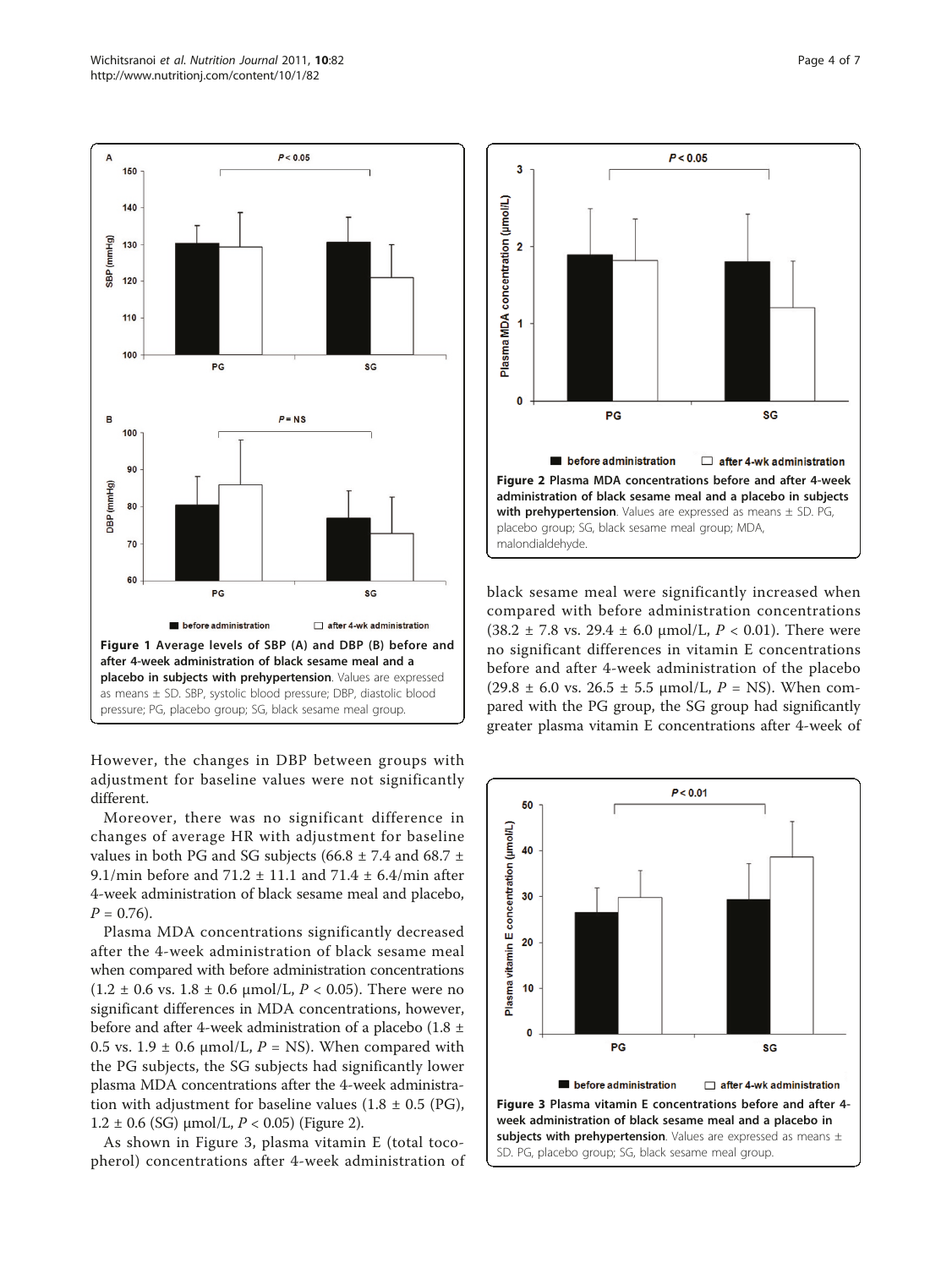administration with adjustment for baseline values (29.8  $\pm$  6.0 (PG), 38.2  $\pm$  7.8 (SG)  $\mu$ mol/L, P < 0.01).

Only in the black sesame meal group did the change in SBP tend to be positively related to the change in MDA concentration ( $R = 0.50$ ,  $P = 0.05$ ), while the change in DBP was negatively related to the change in vitamin E concentration ( $R = 0.55$ ,  $P < 0.05$ ). There were no significant correlations between changes in BP and oxidative stress indicators in the placebo group.

# **Discussion**

This study appears to be the first to reveal the possible antihypertensive effects of black sesame meal in participants with prehypertension. The results demonstrated that after matching for age, BMI and BP, 4-week daily administration of 2.52 g black sesame meal caused a significant reduction in SBP, by an average of 8.2 mmHg.

Interestingly, the INTERSALT study revealed that a reduction of 2 to 3 mmHg of SBP was associated with a 4% decrease in mortality from CVD in the USA and UK [[22](#page-5-0)] and a 6.4% decrease in mortality from cerebral vascular disease in Japan [[1\]](#page-5-0). Based on these longer term studies, if the present reduction in BP with sesame meal (8.2 mmHg) was sustained in the long term, this could reduce the risk of CVD and stroke by 16.4% and 26.2% respectively. This study shows that the ingestion of black sesame meal may have a potential effect on reduction in mortality from CVD and stroke.

Although no previous study has directly investigated the effect of black sesame meal on BP, many studies have reported the potential antihypertensive effect of sesame's contents (i.e. lignan and vitamin E) in humans and rats [[8-11,](#page-5-0)[23\]](#page-6-0). However, this is inconsistent with many other previous studies which reported different results [[12-14](#page-5-0)]. Some previous studies have reported that supplementation of either alpha-tocopherol alone or mixed with gammatocopherol increased [\[12\]](#page-5-0) or did not change [\[13\]](#page-5-0) BP in diabetic or treated hypertensive patients [[14](#page-5-0)]. This may be attributed to an interference of alpha-tocopherol and the antihypertensive drug taken by some subjects in previous studies; whereas subjects in this study were healthy and did not take any antihypertensive drug. Moreover, the dose of vitamin E in those previous studies may have been so high that it caused increased or unchanged effects on BP.

A possible mechanism responsible for the antihypertensive effect of black sesame meal in this study may be an improved balance between relaxing and contracting factors in the endothelium of blood vessels. In this study, black sesame meal may have enhanced the relaxing factor, resulting in improved endothelium-dependent vasorelaxation in the pre-hypertensive participants relating to oxidative stress. The antihypertensive effect of sesamin, in mildly hypertensive humans was supported by a previous study [[9](#page-5-0)]. The authors reported that the ingestion of 60 g of sesamin per day for 4 weeks decreased SBP by an average of 3.5 mmHg, and DBP by 1.9 mmHg [[9\]](#page-5-0). Moreover, the increased plasma vitamin E in this study may be due to the increased vitamin E or the inhibition of catabolism of vitamin E. In addition, bioavailability of vitamin E may be increased by interactions between sesame lignan and tocopherols [\[24](#page-6-0)]. The accumulation of vitamin E acts by detoxifying the hydroxyl and proxy radicals, leading to reduced lipid peroxidation, or by reducing excess tissue aldehydes [[11\]](#page-5-0). This is supported by many previous studies, in which supplementation of either vitamin E or sesamin and sesamolin demonstrated that these antioxidants inhibit lipid peroxidation [[3-7](#page-5-0)[,25](#page-6-0)]. The antioxidant effect is likely to contribute to the decreased endothelial dysfunction from free radicals [[26\]](#page-6-0), resulting in an increase in the vasorelaxing factor, nitric oxide (NO) [\[27\]](#page-6-0).

However, a mechanism that is not relevant to oxidative stress cannot be ruled out. This was supported by a study by Ward et al. (2004) which failed to show a link between oxidative stress and BP [\[28](#page-6-0)]. It was shown that gammatocopherol supplementation increased protein expression of nitric oxide synthase [[29](#page-6-0)], which stimulates vasorelaxation. Moreover, the potential effect of vitamin E on membrane fluidity is likely to be another mechanism of antihypertension. In vitro study, vitamin E was shown to preserve endothelial cell (EC) migration in oxidized lowdensity lipoprotein cells (oxLDL) and restore the endothelial monolayer after injury by inhibiting changes in membrane integrity caused by oxLDL [\[30\]](#page-6-0). A previous study in rats demonstrated that antihypertensive rats had lower BP than normotensive rats due to reduced membrane fluidity after ingestion of vitamin E 3 d/week for 3 weeks [[31\]](#page-6-0). These non-antioxidant properties of vitamin E could be important in the prevention of atherosclerosis, resulting in a reduction in BP in humans. Sesamin supplementation also induced NO and inhibited endothelin-1 production by EC [\[32](#page-6-0)]. These findings indicate an improved ability of the endothelium to relax. In addition, a recent study has shown that sesamin inhibited some CYP450 enzymes and the production of 20-hydroxyeicosatetraenoic acid (20-HETE), which might influence BP independently of any effects on oxidative stress [\[33](#page-6-0)]. Moreover, sesamin increased  $Ca^{2+}$ antagonistic vasorelaxing activity [[34](#page-6-0)]. It should be emphasized in this discussion that these hypotheses are only on the basis of the decrease in MDA and increased vitamin E, because other possible mechanisms were not measured.

A limitation of this study is a lack of data on endothelium-dependent vasorelaxation determined by NO and other antioxidants such as vitamin C. Moreover, the potential effect of vitamin E on membrane fluidity and the ability of sesame lignans to inhibit 20-HETE synthesis in human renal and liver microsomes were not investigated by this study. Thus, further investigation of these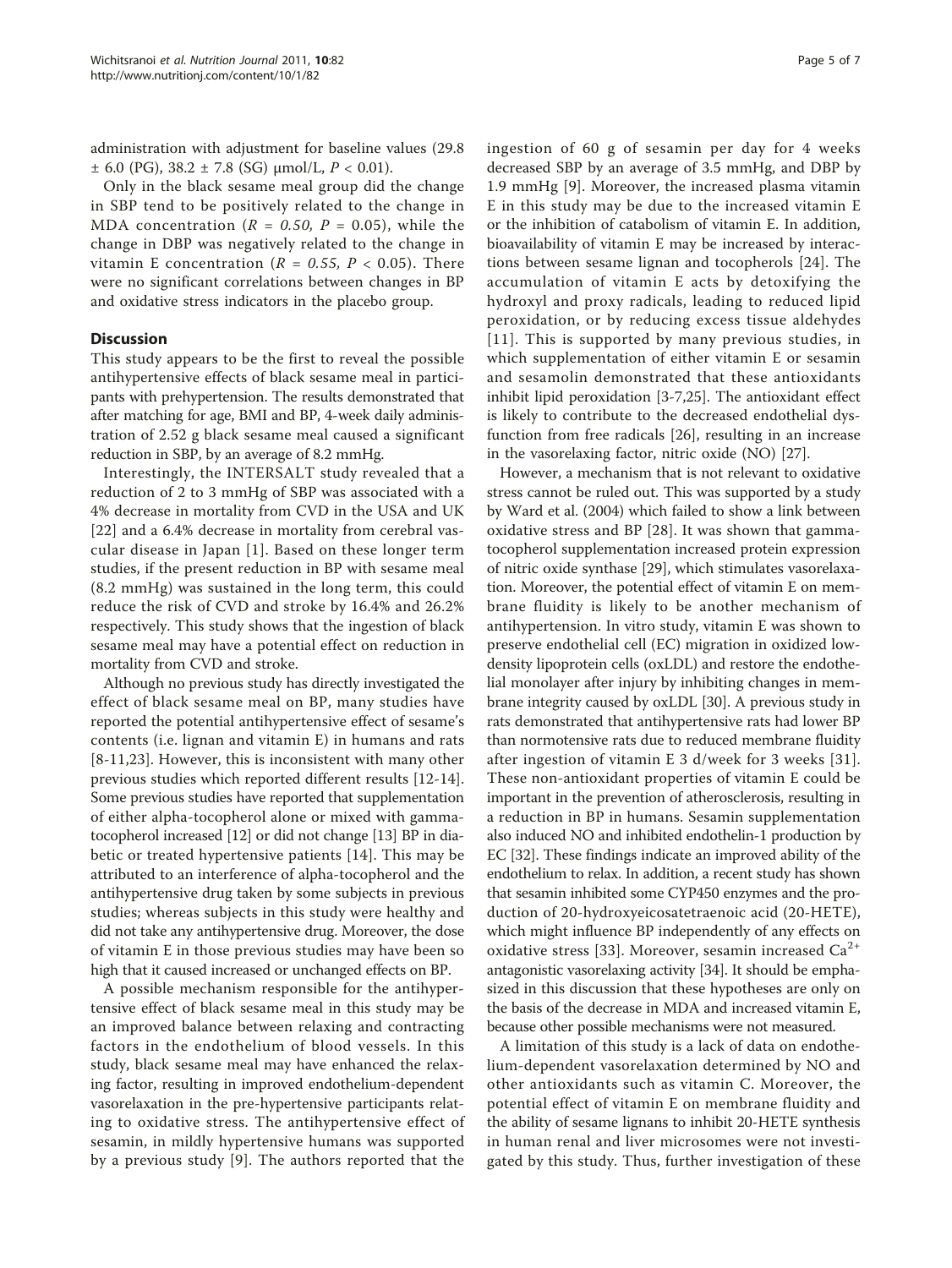<span id="page-5-0"></span>variables explaining the mechanisms of black sesame meal on prevention of hypertension is needed. Importantly, having no discernible side effects from the ingestion of black sesame meal throughout this study implies that it may be safe as a nutritional supplement for health promotion.

# **Conclusions**

This study suggests a beneficial effect of dietary black sesame meal on a reduction in blood pressure in prehypertensive humans. It is likely that the antihypertensive effect is due to decreased oxidative stress. Taken together with the absence of side effects and inexpensive preparation, the regular ingestion of dietary black sesame meal may be beneficial for CVD prevention in individuals with prehypertension, or even those with hypertension. A future study that investigates this advantageous effect is suggested.

#### Acknowledgements

We appreciate the assistance of the physical therapists at Queen Sirikit Heart Center of Northeast Thailand. We also appreciate Exercise and Sport Sciences Development and Research Group and Cardiovascular Research Group, Khon Kaen University (a grant number 511010008), Thailand for financial supports. We also would like to thank all subjects for their enthusiastic participation.

#### Author details

<sup>1</sup>Faculty of Physical Therapy, Mahidol University, Nakhon Pathom 73170, Thailand. <sup>2</sup>Faculty of Pharmaceutical Sciences, Khon Kaen University, Khon Kaen 40002, Thailand. <sup>3</sup>Department of Biochemistry, Faculty of Medicine, Khon Kaen University, Khon Kaen 40002, Thailand. <sup>4</sup>Department of Pathology, Faculty of Medicine, Khon Kaen University, Khon Kaen 40002, Thailand. <sup>5</sup>Department of Clinical Chemistry, Faculty of Associated Medical Sciences, Khon Kaen University, Khon Kaen 40002, Thailand. <sup>6</sup>Department of Clinical Microscopy, Faculty of Associated Medical Sciences, Khon Kaen University, Khon Kaen 40002, Thailand. <sup>7</sup> Department of Clinical Immunology, Faculty of Associated Medical Sciences, Khon Kaen University, Khon Kaen 40002, Thailand. <sup>8</sup>Laboratory of Pharmacology, Chulabhorn Research Institute (CRI), Vibhavadee-Rangsit Highway, Laksi, Bangkok 10210, Thailand. <sup>9</sup>Department of Physiology, Faculty of Medicine, Khon Kaen University, Khon Kaen 40002, Thailand.

#### Authors' contributions

JW participated in the design of the study and carried out the plasma MDA and vitamin E assay, physiological measurements and statistical analysis. NW prepared the black sesame meal. PB carried out the vitamin E assay. SS performed the medical cover. NL conceived the study, participated in its design and coordination. NR analyzed vitamin E and lignans in black sesame meal. JW and NL drafted the manuscript. NL is a member of Exercise and Sport Sciences Development and Research Group. NW, CS, NS, NK, SS and YT are members of Cardiovascular Research Group. All authors have read and approved the final manuscript.

#### Competing interests

The authors are applying for a patent on black sesame meal.

Received: 11 March 2011 Accepted: 9 August 2011 Published: 9 August 2011

#### References

[Japanese Society of Hypertension](http://www.ncbi.nlm.nih.gov/pubmed/17366911?dopt=Abstract): Japanese Society of Hypertension [guidelines for the management of hypertension \(JSH 2004\).](http://www.ncbi.nlm.nih.gov/pubmed/17366911?dopt=Abstract) Hypertens Res 2006, 29(Suppl):S1-S105.

- 2. Dhalla NS, Temsah RM, Netticadan T: [Role of oxidative stress in](http://www.ncbi.nlm.nih.gov/pubmed/10872549?dopt=Abstract) [cardiovascular diseases.](http://www.ncbi.nlm.nih.gov/pubmed/10872549?dopt=Abstract) J Hypertens 2000, 18:655-673.
- 3. Cooney RV, Custer LJ, Okinaka L, Franke AA: [Effects of dietary sesame](http://www.ncbi.nlm.nih.gov/pubmed/11588904?dopt=Abstract) [seeds on plasma tocopherol levels.](http://www.ncbi.nlm.nih.gov/pubmed/11588904?dopt=Abstract) Nutr Cancer 2001, 39:66-71.
- 4. Ikeda S, Kagaya M, Kobayashi K, Tohyama T, Kiso Y, Higuchi N, Yamashita K: Dietary sesame lignans decrease lipid peroxidation in rats fed docosahexaenoic acid. J Nutr Sci Vitaminol (Tokyo) 2003, 49:270-276.
- 5. Kang MH, Naito M, Tsujihara N, Osawa T: [Sesamolin inhibits lipid](http://www.ncbi.nlm.nih.gov/pubmed/9614163?dopt=Abstract) [peroxidation in rat liver and kidney.](http://www.ncbi.nlm.nih.gov/pubmed/9614163?dopt=Abstract) J Nutr 1998, 128:1018-1022.
- 6. Nakai M, Harada M, Nakahara K, Akimoto K, Shibata H, Miki W, Kiso Y: [Novel](http://www.ncbi.nlm.nih.gov/pubmed/12617602?dopt=Abstract) [antioxidative metabolites in rat liver with ingested sesamin.](http://www.ncbi.nlm.nih.gov/pubmed/12617602?dopt=Abstract) J Agric Food Chem 2003, 51:1666-1670.
- 7. Yamashita K, Iizuka Y, Imai T, Namiki M: [Sesame seed and its lignans](http://www.ncbi.nlm.nih.gov/pubmed/8569430?dopt=Abstract) [produce marked enhancement of vitamin E activity in rats fed a low](http://www.ncbi.nlm.nih.gov/pubmed/8569430?dopt=Abstract) [alpha-tocopherol diet.](http://www.ncbi.nlm.nih.gov/pubmed/8569430?dopt=Abstract) Lipids 1995, 30:1019-1028.
- 8. Boshtam M, Rafiei M, Sadeghi K, Sarraf-Zadegan N: [Vitamin E can reduce](http://www.ncbi.nlm.nih.gov/pubmed/12463106?dopt=Abstract) [blood pressure in mild hypertensives.](http://www.ncbi.nlm.nih.gov/pubmed/12463106?dopt=Abstract) Int J Vitam Nutr Res 2002, 72:309-314.
- 9. Miyawaki T, Aono H, Toyoda-Ono Y, Maeda H, Kiso Y, Moriyama K: Antihypertensive effects of sesamin in humans. J Nutr Sci Vitaminol (Tokyo) 2009, 55:87-91.
- 10. Sankar D, Rao MR, Sambandam G, Pugalendi KV: [Effect of sesame oil on](http://www.ncbi.nlm.nih.gov/pubmed/17876372?dopt=Abstract) diuretics or β[-blockers in the modulation of blood pressure,](http://www.ncbi.nlm.nih.gov/pubmed/17876372?dopt=Abstract) [anthropometry, lipid profile, and redox status.](http://www.ncbi.nlm.nih.gov/pubmed/17876372?dopt=Abstract) Yale J Biol Med 2006, 79:19-26.
- 11. Sankar D, Sambandam G, Rao MR, Pugalendi KV: [Modulation of blood](http://www.ncbi.nlm.nih.gov/pubmed/15820483?dopt=Abstract) [pressure, lipid profiles and redox status in hypertensive patients taking](http://www.ncbi.nlm.nih.gov/pubmed/15820483?dopt=Abstract) [different edible oils.](http://www.ncbi.nlm.nih.gov/pubmed/15820483?dopt=Abstract) Clin Chim Acta 2005, 355:97-104.
- 12. Ward NC, Wu JH, Clarke MW, Puddey IB, Burke V, Croft KD, Hodgson JM: [The effect of vitamin E on blood pressure in individuals with type 2](http://www.ncbi.nlm.nih.gov/pubmed/17143195?dopt=Abstract) [diabetes: a randomized, double-blind, placebo-controlled trial.](http://www.ncbi.nlm.nih.gov/pubmed/17143195?dopt=Abstract) J Hypertens 2007, 25:227-234.
- 13. Economides PA, Khaodhiar L, Caselli A, Caballero AE, Keenan H, Bursell SE, King GL, Johnstone MT, Horton RS, Veves A: [The effect of vitamin E on](http://www.ncbi.nlm.nih.gov/pubmed/15616030?dopt=Abstract) [endothelial function of micro- and macrocirculation and left ventricular](http://www.ncbi.nlm.nih.gov/pubmed/15616030?dopt=Abstract) [function in type 1 and type 2 diabetic patients.](http://www.ncbi.nlm.nih.gov/pubmed/15616030?dopt=Abstract) Diabetes 2005, 54:204-211.
- 14. Palumbo G, Avanzini F, Alli C, Roncaglioni MC, Ronchi E, Cristofari M, Capra A, Rossi S, Nosotti L, Costantini C, Cavalera C: Effects of vitamin E on clinic and ambulatory blood pressure in treated hypertensive patients. Collaborative Group of the Primary Prevention Project (PPP) - Hypertension study. Am J Hypertens 2000, 5(Pt 1):564-567.
- 15. Brigelius-Flohé R: [Vitamin E and drug metabolism.](http://www.ncbi.nlm.nih.gov/pubmed/12763054?dopt=Abstract) Biochem Biophys Res Commun 2003, 305:737-740.
- 16. Chobanian AV, Bakris GL, Black HR, Cushman WC, Green LA, Izzo JL Jr, Jones DW, Materson BJ, Oparil S, Wright JT Jr, Roccella EJ: [The Seventh](http://www.ncbi.nlm.nih.gov/pubmed/12748199?dopt=Abstract) [Report of the Joint National Committee on Prevention, Detection,](http://www.ncbi.nlm.nih.gov/pubmed/12748199?dopt=Abstract) [Evaluation, and Treatment of High Blood Pressure: The JNC 7 Report.](http://www.ncbi.nlm.nih.gov/pubmed/12748199?dopt=Abstract) JAMA 2003, 289:2560-2571.
- 17. Kontush A, Spranger T, Reich A, Baum K, Beisiegel U: [Lipophilic](http://www.ncbi.nlm.nih.gov/pubmed/10381285?dopt=Abstract) [antioxidants in blood plasma as markers of atherosclerosis: the role of](http://www.ncbi.nlm.nih.gov/pubmed/10381285?dopt=Abstract) [alpha-carotene and gamma-tocopherol.](http://www.ncbi.nlm.nih.gov/pubmed/10381285?dopt=Abstract) Atherosclerosis 1999, 144:117-122.
- 18. Institute of Medicine, Food and Nutrition Board: Dietary Reference Intakes for Vitamin C, Vitamin E, Selenium, and Carotenoids. Washington, DC: National Academy Press; 2000.
- 19. Rangkadilok N, Pholphana N, Mahidol C, Wongyai W, Saengsooksree K, Nookabkaew S, Satayavivad J: Variation of sesamin, sesamolin and tocopherols in sesame (Sesamum indicum L.) seeds and oil products in Thailand. Food Chemistry 2010, 122:724-730.
- 20. Draper HH, Squires EJ, Mahmoodi H, Wu J, Agarwal S, Hadley M: [A](http://www.ncbi.nlm.nih.gov/pubmed/8225017?dopt=Abstract) [comparative evaluation of thiobarbituric acid methods for the](http://www.ncbi.nlm.nih.gov/pubmed/8225017?dopt=Abstract) [determination of malondialdehyde in biological materials.](http://www.ncbi.nlm.nih.gov/pubmed/8225017?dopt=Abstract) Free Radic Biol Med 1993, 15:353-363.
- 21. Thurnham DI, Smith E, Flora PS: [Concurrent liquid-chromatographic assay](http://www.ncbi.nlm.nih.gov/pubmed/3342512?dopt=Abstract) [of retinol, alpha-tocopherol, beta-carotene, alpha-carotene, lycopene,](http://www.ncbi.nlm.nih.gov/pubmed/3342512?dopt=Abstract) [and beta-cryptoxanthin in plasma, with tocopherol acetate as internal](http://www.ncbi.nlm.nih.gov/pubmed/3342512?dopt=Abstract) [standard.](http://www.ncbi.nlm.nih.gov/pubmed/3342512?dopt=Abstract) Clin Chem 1988, 34:377-381.
- 22. Stamler J, Rose G, Stamler R, Elliott P, Dyer A, Marmot M: [INTERSALT study](http://www.ncbi.nlm.nih.gov/pubmed/2807518?dopt=Abstract) [finding: public health and medical care implications.](http://www.ncbi.nlm.nih.gov/pubmed/2807518?dopt=Abstract) Hypertension 1989, 14:570-577.